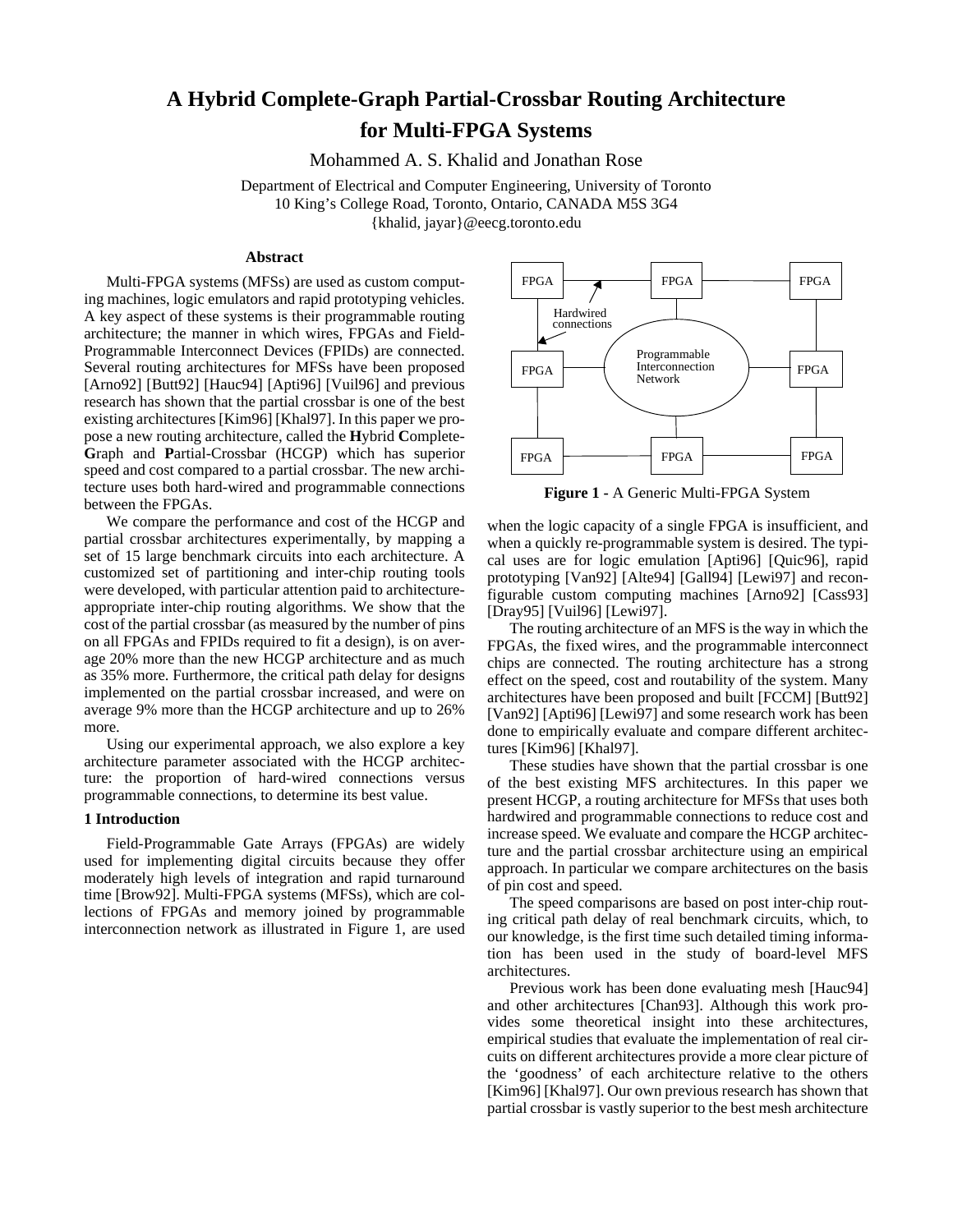[Khal97]. In [Kim96], several MCNC circuits were mapped to seven different architectures, including the partial crossbar architecture. Each circuit was mapped to a fixed size MFS (containing 30 FPGAs). The size of the FPGA was varied depending upon the circuit size. Each architecture was evaluated on the basis of total number of CLBs needed across all circuits (where fewer CLBs used implies better architecture), the type of FPGA chips used (smallest FPGAs implies better architecture), and maximum number of hops needed across all inter-FPGA nets (as a metric for speed). A *hop* is defined as a chip-to-chip connection, i.e. a wire segment that connects two different chips on a board. It was shown that one of the proposed architectures, FPGAs connected together as a tri-partite graph, gave the best results (slightly better than partial crossbar). In this work, relatively few large circuits were used that would have really 'stressed' the architectures, as only three reasonably large circuits (>2000 CLBs) were employed. Also, for the speed estimate only the worst case net delay in terms of the number of hops was considered; which is not as representative of the true delay as post-routing critical path delay.

This paper is organized as follows: In Section 2 we describe the experimental evaluation procedure and the evaluation metrics used, and give details on the suite of large benchmark circuits used in this experimental work. In Section 3 we cover the architectural issues and assumptions that arise when mapping real circuits to the HCGP and partial crossbar architectures. We also briefly describe architecture-specific inter-chip routing algorithms employed. Experimental results and their analysis are presented in Section 4, and we conclude in Section 5.

#### **2 Experimental Overview**

To evaluate the two routing architectures considered in this paper, we used the experimental procedure illustrated in Figure 2. Each benchmark circuit was partitioned and routed into each architecture. We also assume that each MFS architecture will be implemented on a single board. Section 2.1 describes the general toolset used in this flow. The cost and delay metrics that we use to evaluate architectures are described in Section 2.2. A description of the 15 benchmark circuits is given in Section 2.3.

## **2.1 General CAD Flow**

As illustrated in Figure 2, we start with a (technology mapped) netlist of 4-LUTs and flip flops of the circuit. The circuit is partitioned into a minimum number of sub-circuits using a multi-way partitioning tool which accepts as constraints the specific FPGA logic capacity and pin count. For all the experiments presented in this paper we used a Xilinx 4013E-1 FPGA, which consists of 1152 4-LUTs, 1152 flip flops, and 192 usable I/O pins [Xili97]. Multi-way partitioning is accomplished using a recursive bi-partitioning procedure. The partitioning tool used is called 'part' and was originally developed for the Transmogrifier-1 rapid prototyping system [Gall94]. It is based on the Fiduccia and Mattheyses partitioning algorithm [Fidu82] with an extension for timing-driven pre-clustering [Shih92]. The output of the partitioning step is a netlist of connections between the FPGAs that contain the circuit.



**Figure 2 -** Experimental Evaluation Procedure for Multi-FPGA Systems

Given the chip-level interconnection netlist, the next step is to route each inter-FPGA net using the most suitable routing path. The routing path chosen should be the shortest path (use the minimum number of hops) and it should cause the least possible congestion for subsequent nets to be routed. Depending on the architecture, the routing resources available in an MFS could be wires that are direct connections between FPGAs, or wires that connect FPGAs and FPIDs.

If the routing attempt fails, the partitioning step is repeated after reducing the number of I/O pins per FPGA specified to the partitioner. This usually increases the number of FPGAs needed, and helps routability by decreasing the pin demand from each FPGA, and providing more "route-through" pins in the FPGAs which facilitate routing.

Note that in an actual MFS, the inter-FPGA routing step is followed by pin assignment, placement and routing within individual FPGAs. We need not perform these tasks because we are only interested in knowing the MFS size needed to fit the circuit. Our previous research has shown that we can afford to assign pins randomly for each FPGA without jeopardizing routability and speed [Khal95]. During recursive bipartitioning, we restrict the logic utilization of each FPGA to be at most 70% to avoid placement and routability problems within individual FPGAs. Thus we ensure that if inter-FPGA routing attempt succeeds, it is almost guaranteed that the subsequent pin assignment, placement, and routing steps will be successful for each FPGA in the MFS.

We developed a specific router for each of the architectures compared. (We had attempted to create a generic router but found that it had major problems with different aspects of each architecture [Khal98].)

## **2.2 Evaluation metrics**

To compare the two routing architectures we implement benchmark circuits on each and contrast the pin cost and postrouting critical path delay, as described below.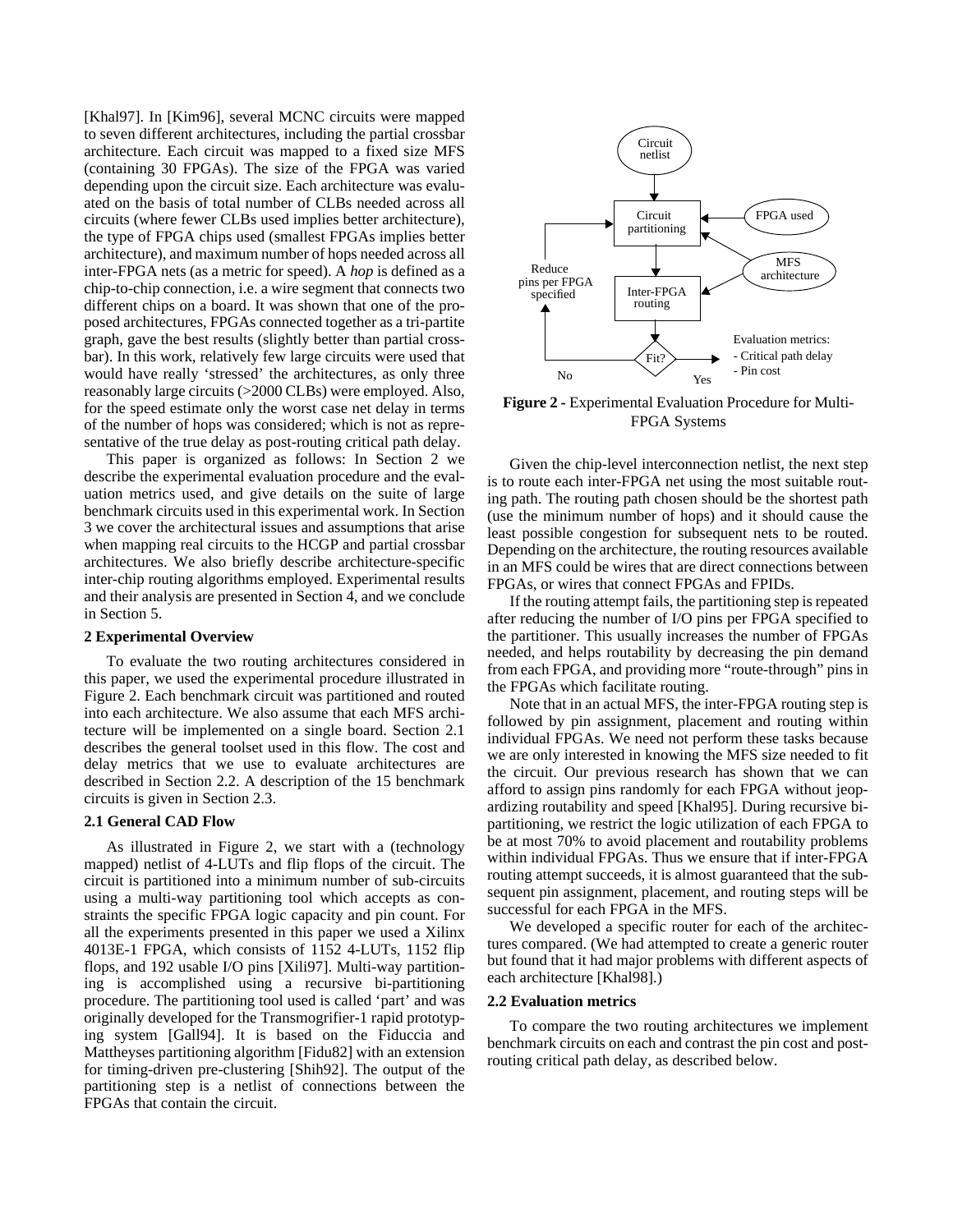## **2.2.1 Pin cost**

The cost of an MFS is likely a direct function of the number of FPGAs and FPIDs: if the routing architecture is inefficient, it will require more FPGAs and FPIDs to implement the same amount of logic as a more efficient MFS. While it is difficult to calculate the price of specific FPIDs and FPGAs, we assume that the total cost is proportional to the total number of pins on all of these devices. Since the exact number of FPGAs and FPIDs varies for each circuit implementation (in our procedure above, we allow the MFS to grow until routing is successful), we calculate, for each architecture, the total number of pins required to implement each circuit. We refer to this as the *pin cost* metric for the architecture.

## **2.2.2 Post-Routing Critical Path Delay**

The speed of an MFS, for a given circuit, is determined by the critical path delay obtained after a circuit has been placed and routed at the inter-chip level. We call this the *post-routing critical path delay*. We have developed an MFS static timing analysis tool (MTA) for calculating the post routing critical path delay for a given circuit and MFS architecture.

| <b>Item</b>                                   | Delay (ns)    |  |
|-----------------------------------------------|---------------|--|
| Intra-FPGA<br>CLB-to-CLB<br>routing<br>delay  | 2.5           |  |
| FPGA input pad delay                          | 1.4           |  |
| FPGA output pad delay                         | 3.2           |  |
| CLB delay (without using H-LUT)               | 1.3           |  |
| CLB delay (via H-LUT)                         | 2.2           |  |
| FPID crossing delay (including pad<br>delays) | 10            |  |
| PCB trace delay                               | $\mathcal{R}$ |  |
| FPGA Route Through Delay                      | 10            |  |

**Table 1 -** Delays Used in Timing Analyzer Model

The operation and modeling used in the MTA are described briefly as follows: It first calculates the critical path delay of the un-partitioned design using a widely used method called the *block oriented technique* [Joup87]. It then reads the inter-FPGA netlist and the routing path for each inter-FPGA net, as provided by the inter-chip router, and the MFS architecture description. From this information the circuit is annotated with the inter-chip delays, from which the critical path delay can be calculated.

In the delay annotation step, the delay values given in Table 1 (obtained from data sheets [Xili97] and [Icub97] and some design experience) are used.

Note that since we do not perform individual FPGA place and route, we approximate the CLB-to-CLB delay as a constant. The value of 2.5 ns for CLB-to-CLB routing delay is

roughly half the delay on a long line for XC4013E-1 FPGA. This is a pessimistic estimate. Although using a single delay value is somewhat inaccurate, it still gives us a good estimate of the post-routing critical path delay of an MFS because it is dominated by off-chip delay values.

#### **2.3 Benchmark Circuits**

A total of fifteen large benchmark circuits were used in our experimental work. An extensive effort was expended to collect this suite of large benchmark circuits. The details of each benchmark circuit are shown in Table 2 which provides the circuit name, size (in 4-LUTs, D flip flops, and I/O count), rough description of the functionality, the source of the circuit and the manner in which it was synthesized. Four circuits were obtained from MCNC [Yang91], two from FPGA synthesis benchmarks [Prep96], and the remaining nine were developed at the University of Toronto (UofT). The circuits from MCNC were available in the XNF [Xili97] gate-level netlist format required by our front end tools. All the circuits from [Prep96] and UofT were originally available as VHDL or Verilog HDL models and were synthesized into XNF netlists using Exemplar [Exem94] and Synopsys Behavioral Compiler [Knap96] and/or Design Compiler [Syno97] synthesis tools. We show these details of the benchmark circuits because we feel that the MCNC circuits that have been used so far in MFS architecture studies are insufficient in terms of size and variety to 'stress' different architectures and the mapping tools used. Specifically, we found that they are easier to partition and map compared to the other real circuits that we use in this work.

## **3 Routing Architecture Description and Algorithms**

In this Section we describe the partial crossbar and the HCGP architectures. For each architecture, we briefly describe an architecture-specific inter-chip router.

## **3.1 Architectural Description and Routing for the Partial Crossbar**

The partial crossbar architecture [Butt92] [Varg93] is used in logic emulators produced by Quickturn Design Systems [Quic96]. An example partial crossbar using four FPGAs and three FPIDs is shown in Figure 3. The pins in each FPGA are



**Figure 3 -** The Partial Crossbar Architecture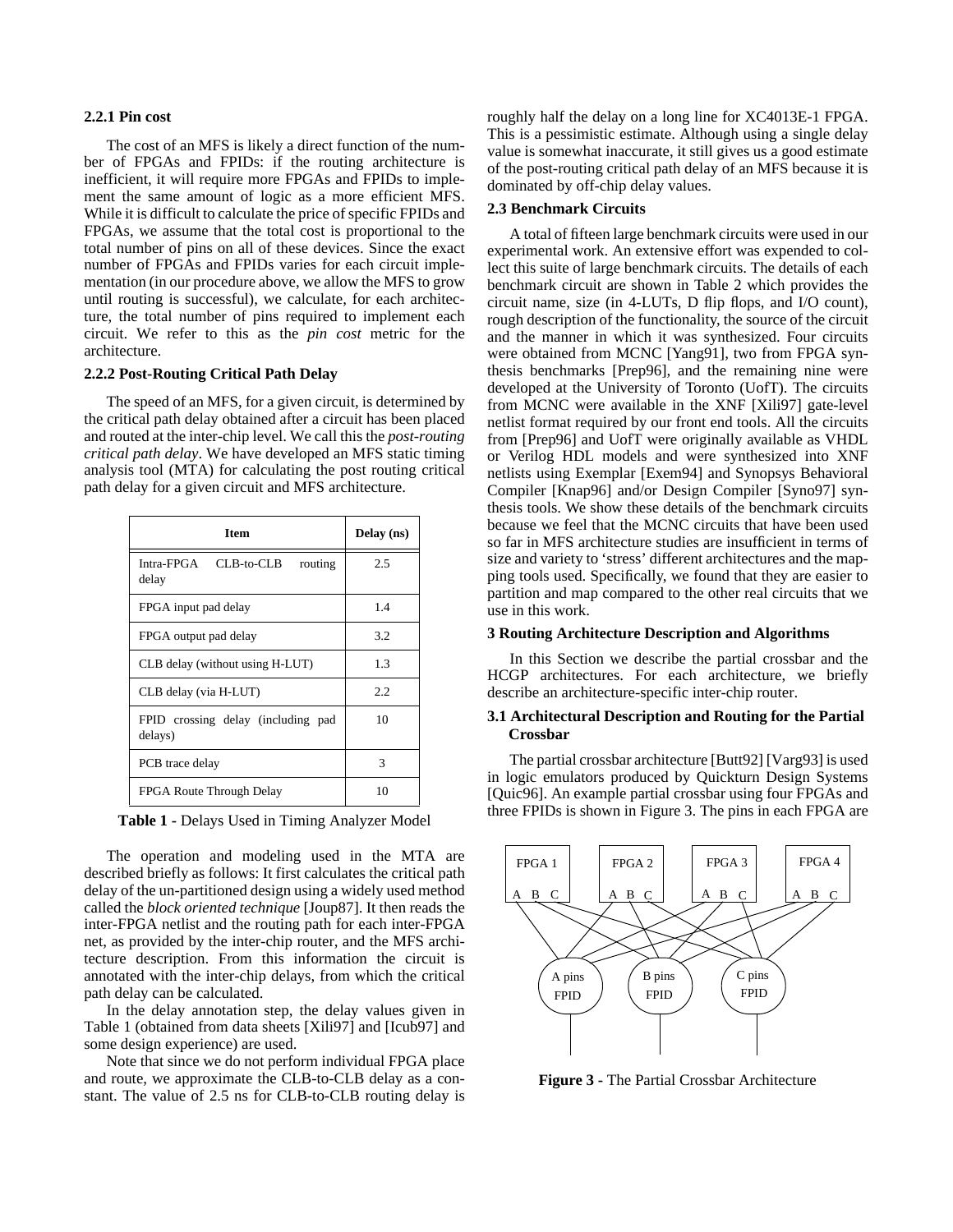| <b>Circuit</b>    | <b>Size</b>                      | <b>Function</b>            | Source, Synthesis tool used<br>(if applicable)    |
|-------------------|----------------------------------|----------------------------|---------------------------------------------------|
| s35932            | 4374 LUTs,<br>1728 FFs, 357 I/Os | Sequential circuit         | <b>MCNC</b>                                       |
| s38417            | 6097 LUTs,<br>1463 FFs, 134 I/Os | Sequential circuit         | <b>MCNC</b>                                       |
| s38584            | 4396 LUTs<br>1451 FFs, 292 I/Os  | Sequential circuit         | <b>MCNC</b>                                       |
| mips64            | 2900 LUTs                        | Scaled down version of     | [Prep96], Verilog model synthesized               |
|                   | 440 FFs, 260 I/Os                | <b>MIPS R4000</b>          | using Exemplar                                    |
| spla              | 3423 LUTs<br>0 FFs, 62 I/Os      | Combinational Circuit      | <b>MCNC</b>                                       |
| cspla             | 2039 LUTs<br>0 FFs, 62 I/Os      | Clone of spla              | UofT, Generated using<br>GEN[Hutt96]              |
| mac <sub>64</sub> | 2560 LUTs                        | 64-bit                     | UofT, Verilog model synthesized                   |
|                   | 64 FFs, 133 I/Os                 | multiply-accumulate ckt.   | using Synopsys                                    |
| sort8             | 1540 LUTs<br>200 FFs, 20 I/Os    | 8-bit HW sort engine       | UofT, Verilog model synthesized<br>using Synopsys |
| fir16             | 5366 LUTs                        | 16-bit, 8-stage            | UofT, Verilog model synthesized                   |
|                   | 1040 FFs, 60 I/Os                | FIR filter                 | using Synopsys                                    |
| gra               | 2494 LUTs                        | Graphics acceleration      | UofT, circuit generated using                     |
|                   | 1156 FFs, 144 I/Os               | circuit                    | tmcc[Gall95]                                      |
| fpsdes            | 3484 LUTs                        | Fastest pseudo DES cir-    | UofT, Verilog model synthesized                   |
|                   | 1008 FFs, 69 I/Os                | cuit                       | using Synopsys                                    |
| spsdes            | 2452 LUTs                        | Smallest pseudo DES        | UofT, Verilog model synthesized                   |
|                   | 982 FFs, 69 I/Os                 | circuit                    | using Synopsys                                    |
| ochip64           | 3617 LUTs                        | Output chip for ATM        | UofT, VHDL model synthesized                      |
|                   | 5810 FFs, 84 I/Os                | switching chip set         | using Exemplar                                    |
| ralu32            | 2553 LUTs                        | 32-bit register file, ALU, | [Prep96], VHDL model synthesized                  |
|                   | 584 FFs, 98 I/Os                 | and control logic          | using Synopsys                                    |
| iir16             | 3149 LUTs<br>522 FFs, 52 I/Os    | 16-bit IIR filter          | UofT, VHDL model synthesized<br>using Synopsys    |

**Table 2 -** Benchmark Circuits

divided into N subsets, where N is the number of FPIDs in the architecture. All the pins belonging to the same subset in different FPGAs are connected to a single FPID. Note that any circuit I/Os will have to go through FPIDs to reach FPGA pins. Thus, a certain number of pins per FPID are reserved for circuit I/Os.

The number of pins per subset  $(P_t)$  is a key architectural parameter that determines the number of FPIDs needed and the pin count of each FPID. The extremes of the partial crossbar architecture can be illustrated by considering an architecture with four FPGAs (assuming 192 usable I/O pins per FPGA). A  $P_t$  value of 192 will require a single 768-pin FPID that acts as a full crossbar. A  $P_t$  value of 1 will require

192 4-pin FPIDs. Both of these cases are impractical.

A good value of  $P_t$  should require low cost, low pin count FPIDs. For the above example, a  $P_t$  value of 12 will require 16 48-pin FPIDs. Taking into account the extra FPID pins required for circuit I/Os we will need to use 64 or 96-pin FPIDs, which are commercially available [ICub97]. When choosing a value of  $P_t$ , we must ensure that the number of usable I/Os per FPGA is evenly divisible by  $P_t$  or at least the remainder should be a very small number so that we can use such pins for routing high fanout inter-FPGA nets. Our previous research [Khal97] has shown that, for real circuits, the routability and speed of the partial crossbar is not affected by the value of  $P_t$  used. This result is contingent upon using an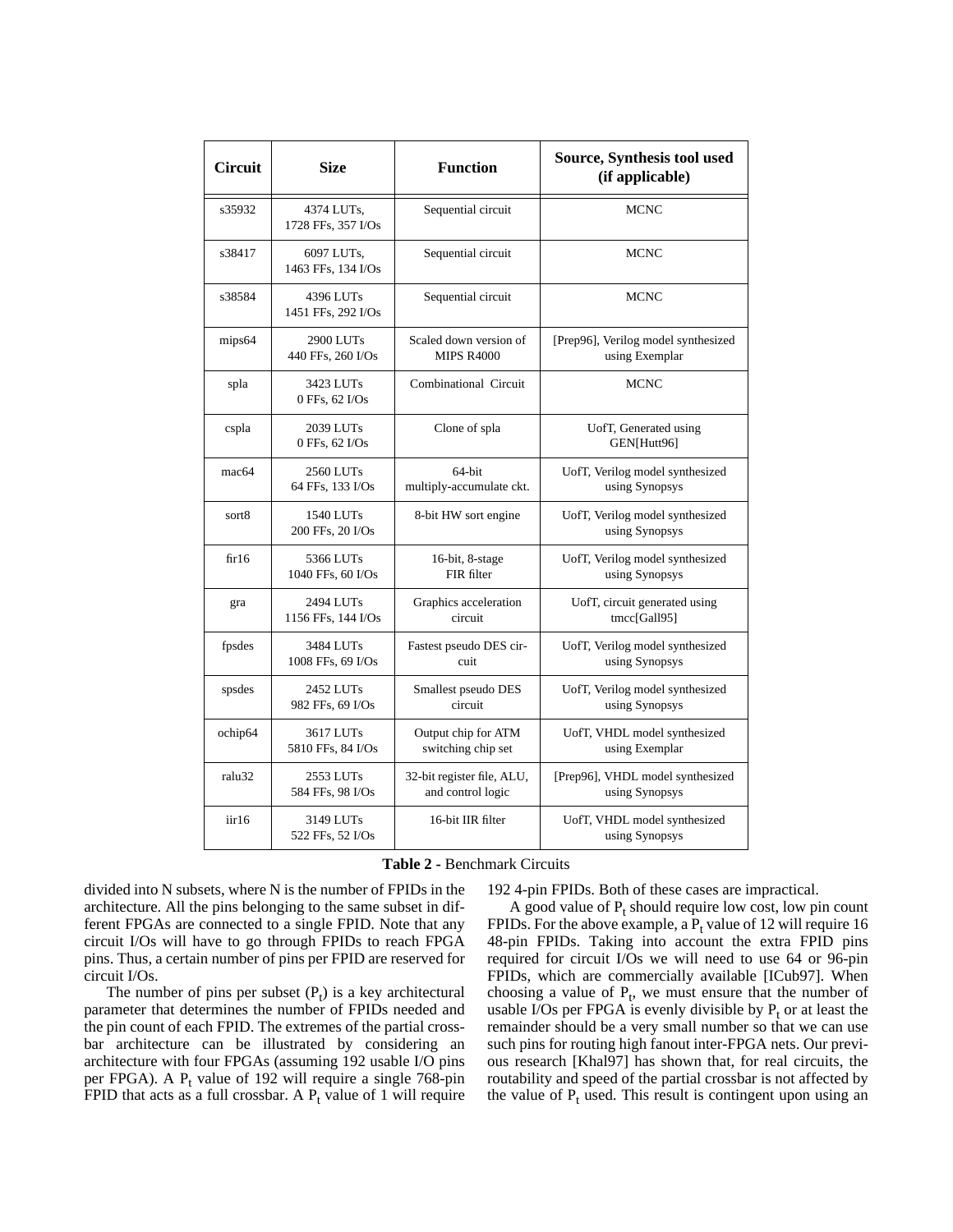intelligent inter-chip router that understands the architecture and routes each inter-FPGA net using only two hops to minimize the routing delay.

## **3.1.1 Routing Algorithm for the Partial Crossbar**

For any MFS architecture in general and for the partial crossbar in particular, it is important to use a routing algorithm that exploits architecture-specific features in order to obtain good results.

We have developed a routing tool, PCROUTE, for the partial crossbar architecture that gives excellent results for all the circuits. Irrespective of the value of  $P_t$ , it achieves 100% routing completion and produces two-hop routing for all the nets in almost all circuits. For only two circuits, for the specific case of  $P_t$  = 4, it produced multi-hop routing paths for a negligible number of nets (1 out of 991 nets for the first circuit and 3 out of 645 nets for the second). In practical terms, this means it gives almost optimal results for all of our benchmark circuits.

The PCROUTE algorithm works as follows: for each net (irrespective of fanout), it evaluates paths through all available FPIDs. It uses a suitable cost function to choose an FPID that will guarantee balanced usage of FPIDs and will preserve the most options for two-hop routing of subsequent nets to be routed. We show in [Khal98] that PCROUTE is equivalent in quality to other partial crossbar routers that have been proposed so far [Kim96] [Mak97a] [Lin97]. PCROUTE is better than [Mak97b] in terms of both speed and routability because that algorithm splits each multi-terminal into a set of two-terminal nets and routes them independently, leading to multiple hops and even possible routing failures.

## **3.2 Architectural Description and Routing for HCGP**

The new HCGP architecture is shown in Figure 4 for four FPGAs and three FPIDs. The I/O pins in each FPGA are divided into two groups: hardwired connections and programmable connections. The pins in the first group connect to other FPGAs and the pins in the second group connect to FPIDs. The FPGAs are directly connected to each other using a complete graph topology, i.e. each FPGA is connected to every other FPGA. The connections between FPGAs are evenly distributed, i.e. the number of wires between every pair of



**Figure 4 -** The HCGP Architecture

FPGAs is the same. The FPGAs and FPIDs are connected in exactly the same manner as in a partial crossbar. As in the partial crossbar, circuit I/Os have to go through FPIDs to reach FPGA pins. Again, a certain number of pins per FPID are reserved for circuit I/Os.

The direct connections between FPGAs can be exploited to obtain reduced cost and better speed. For example, consider a net that connects FPGA 1 to FPGA 3 in Figure 4. If there were no direct connections as in the partial crossbar, we would have used an FPID to connect the two FPGAs. This will cost extra delay and two extra FPID pins. A natural question to ask is: why not dispense with FPIDs and just use FPGAs connected as a completely connected graph as investigated in [Kim96]? The answer is that routing multi-terminal nets in an FPGA-only architecture is expensive in terms of routability because there may not be enough extra FPGA pins for routing multi-terminal nets, as illustrated in Figure 5. In Figure 5(a) two extra FPGA pins are used for routing a fanout 3 multi-terminal net. If we use too many FPGA pins for routing, not enough pins remain for accessing the logic in each FPGA. If we use an FPID for routing the same multi-terminal net, we do not need even a single extra FPGA pin, other than the FPGA pins needed to access the source and sinks of the net as shown in Figure 5(b).

A key architectural parameter in the HCGP architecture is the percentage of programmable connections,  $P_p$ . It is defined as the percentage of each FPGA's pins that are connected to FPIDs (the remainder are connected to other FPGAs). If  $P_p$  is too high it will lead to increased pin cost, if it is too low it will adversely affect routability. If  $P_p$  is 0% the HCGP architecture degrades to a completely connected graph of FPGAs with no FPIDs used. If  $P_p$  is 100% the HCGP architecture degrades to a standard partial crossbar. A key issue we address later is the best value of  $P_p$  for obtaining minimum cost and good routability.



**Figure 5 -** Multi-terminal routing (a) without an FPID (b) with and FPID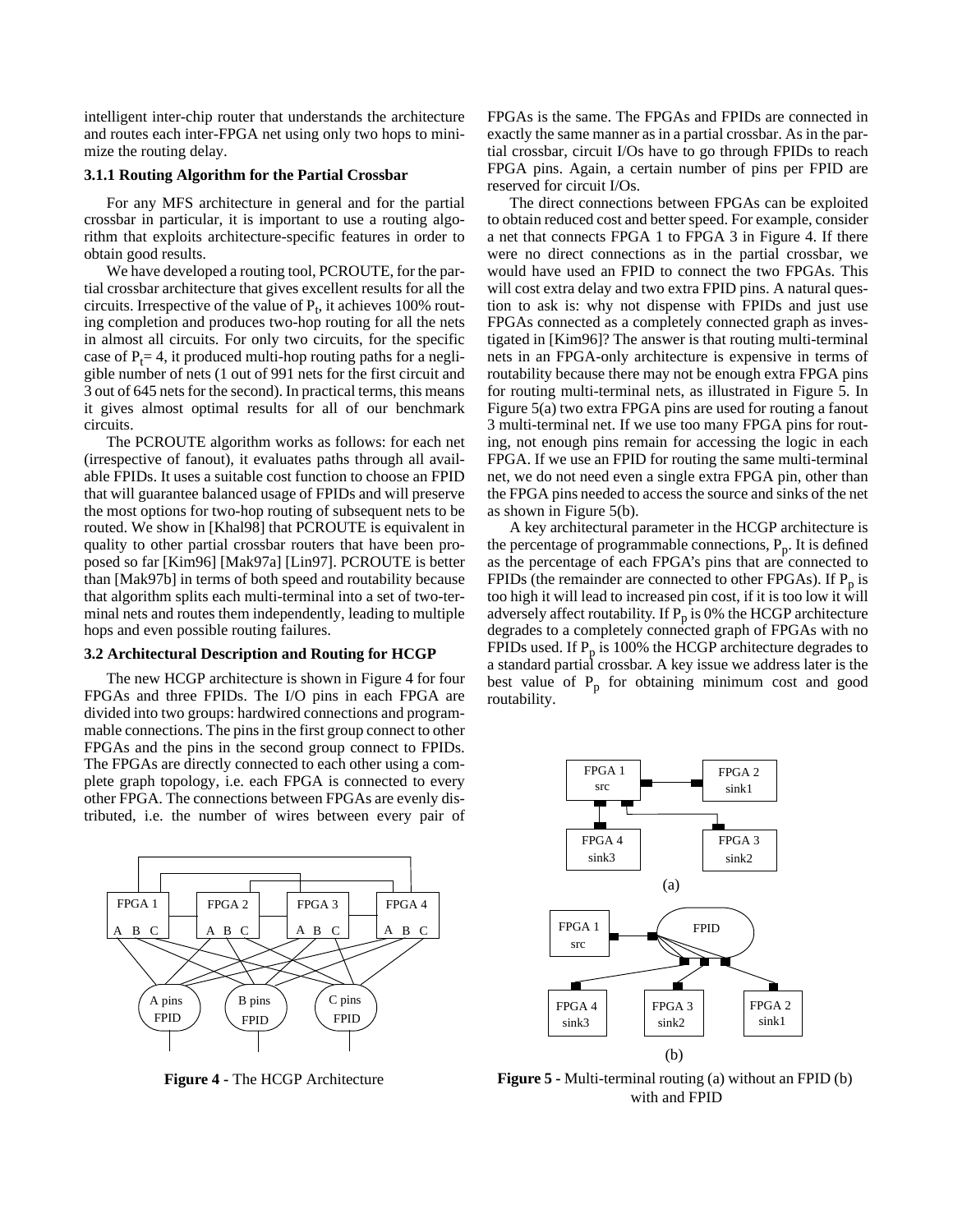

**Figure 6 -** The Effect of P<sub>p</sub> on Routability of the HCGP Architecture

#### **3.2.1 Routing Algorithm for HCGP**

The inter-chip routing algorithm for HCGP is similar to the partial crossbar routing algorithm in the sense that the same algorithm is used when routing nets through FPIDs. However, the difference here is that the router should also exploit the direct connections between FPGAs to minimize the number of FPGA and FPID pins used for routing and to minimize the number of hops for routing each inter-FPGA net.

We have developed a routing tool, called HROUTE, that understands the HCGP architecture and gives excellent routability and speed results for all the benchmark circuits.

The main objective of HROUTE is to route all nets using no more than two hops for each source-sink path. Wherever possible, we try to use direct connections to minimize sourcesink net delay when routing both two-terminal and multi-terminal nets. We first try to route all possible two-terminal nets using the direct connections between FPGAs to minimize usage of pins and net delay. Next, we route all multi-terminal nets through FPIDs using a routing algorithm similar to that used in PCROUTE, described above. Finally, the remaining two terminal nets are routed using FPGAs or FPIDs. Any nets that remain unrouted are processed by a maze router. Our experience has shown that net ordering is crucial for obtaining good routability and speed results in HROUTE. A detailed description of HROUTE is given in [Khal98].

#### **4 Experimental Results**

In this section we determine the effect of varying the value of P<sub>p</sub> on the routability of the HCGP architecture and compare the partial crossbar and HCGP architectures.

#### **4.1 HCGP Architecture: Analysis of P<sup>p</sup>**

Recall the definition of  $P_p$ , the percentage of pins used for programmable connections, given in Section 3.2.  $P_p$  is important because it affects the cost, routability and speed of the HCGP architecture. Here we explore the effect of  $P_p$  on the routability of the HCGP architecture. We mapped the fifteen benchmark circuits to the HCGP architecture using five different values of  $P_p$  (20, 30, 40, 50 and 60). The results are shown in Figure 6. The Y-axis represents the percentage of inter-FPGA nets routed and the X-axis represents the  $P_p$  values. The first clear conclusion is  $P_p = 60\%$  gives 100% routability for all the benchmark circuits. Notice that about half of the circuits routed at  $P_p \le 40\%$ , and for the remaining half, more than 97% of the nets routed. This implies that there is a potential for obtaining 100% routabilty for all circuits at  $P_p = 40\%$  if we use a routability driven partitioner like the one used in [Kim96]. This should lead to further reduced pin cost for HCGP compared to the partial crossbar.

We conjecture that the  $P_p$  value required for routing completion of a given circuit on HCGP depends upon how well the circuit structure 'matches' the topology of the architecture.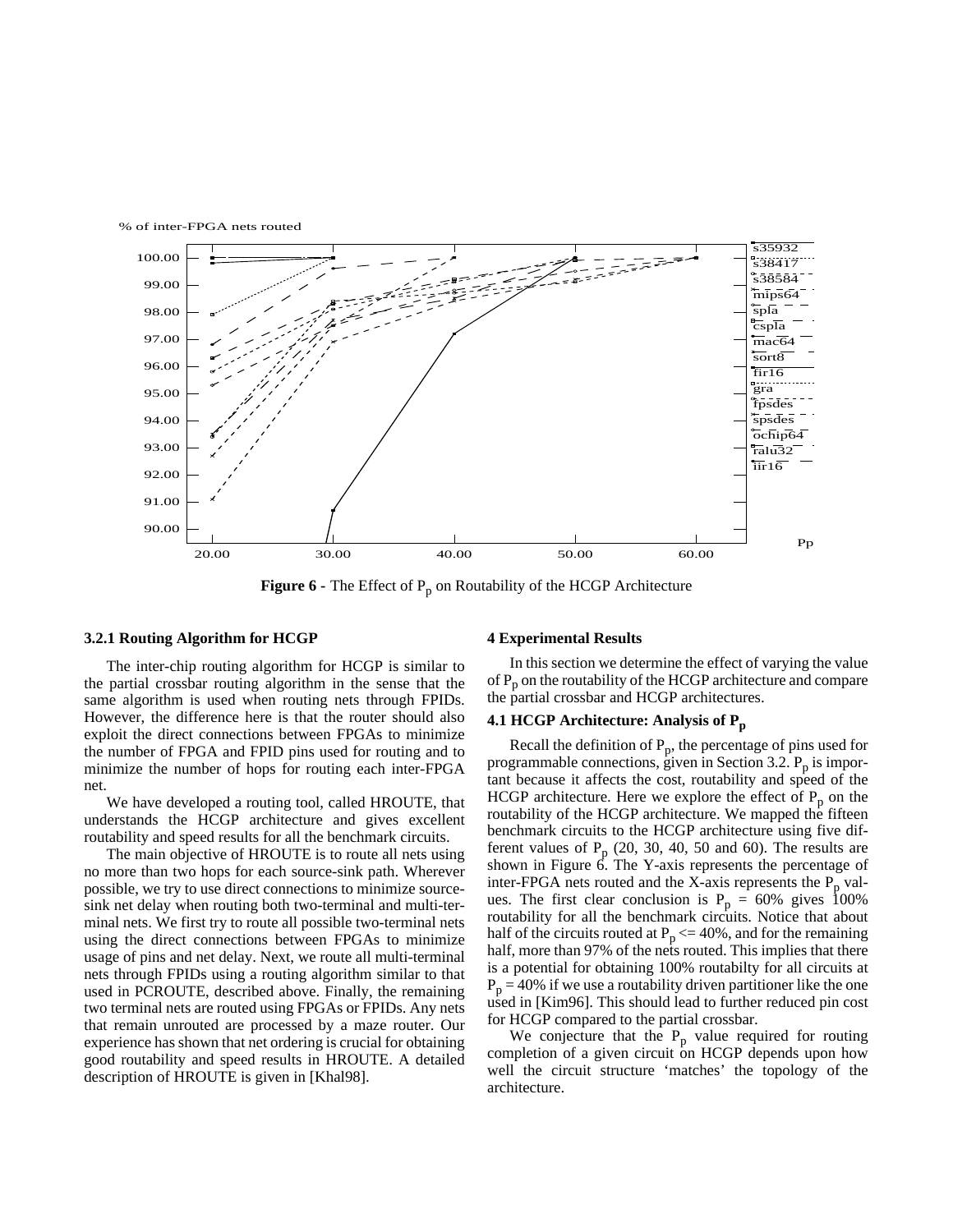| <b>Circuit</b>    | <b>Number of FPGAs</b>     |                | Normalized pin cost        |             | <b>Normalized post-routing</b><br>critical path delay |             |  |
|-------------------|----------------------------|----------------|----------------------------|-------------|-------------------------------------------------------|-------------|--|
|                   | <b>Partial</b><br>crossbar | <b>HCGP</b>    | <b>Partial</b><br>crossbar | <b>HCGP</b> | <b>Partial</b><br>crossbar                            | <b>HCGP</b> |  |
| s35932            | 8                          | 8              | 1.30                       | 1.0         | 1.0                                                   | 1.0         |  |
| s38417            | 9                          | 9              | 1.34                       | 1.0         | 1.0                                                   | 1.0         |  |
| s38584            | 9                          | 9              | 1.34                       | 1.0         | 1.23                                                  | 1.0         |  |
| mips64            | 14                         | 16             | 1.16                       | 1.0         | 0.99                                                  | 1.0         |  |
| spla              | 18                         | 25             | 0.91                       | 1.0         | 0.96                                                  | 1.0         |  |
| cspla             | 18                         | 21             | 1.13                       | 1.0         | 1.01                                                  | 1.0         |  |
| mac <sub>64</sub> | 6                          | 8              | 0.98                       | 1.0         | 1.11                                                  | 1.0         |  |
| sort8             | 12                         | 14             | 1.11                       | 1.0         | 0.99                                                  | 1.0         |  |
| fir16             | 10                         | 10             | 1.30                       | 1.0         | 1.24                                                  | 1.0         |  |
| gra               | $\overline{4}$             | $\overline{4}$ | 1.35                       | 1.0         | 1.20                                                  | 1.0         |  |
| fpsdes            | 9                          | 9              | 1.34                       | 1.0         | 1.16                                                  | 1.0         |  |
| spsdes            | 8                          | 8              | 1.30                       | 1.0         | 1.15                                                  | 1.0         |  |
| ochip64           | 8                          | 8              | 1.30                       | 1.0         | 1.26                                                  | 1.0         |  |
| ralu32            | 9                          | 15             | 0.76                       | 1.0         | 1.06                                                  | 1.0         |  |
| iir16             | 6                          | 6              | 1.32                       | 1.0         | 1.05                                                  | 1.0         |  |
| Average           |                            | 1.20           | 1.0                        | 1.09        | 1.0                                                   |             |  |

**Table 3 -** Comparison of the Partial Crossbar and HCGP Architectures

#### **4.2 Comparison of HCGP and Partial Crossbar**

The 15 benchmark circuits described in Table 2 were mapped to the partial crossbar and HCGP architectures using the experimental procedure described in Section 2. The results obtained are given in Table 3 and Table 4. In Table 3, the first column shows the circuit name. The second column shows the number of FPGAs needed to implement the circuit on each architecture (recall that we increase the MFS size until routing is successful). The third column shows the normalized pin cost (where the number of pins used by the HCGP architecture is set as 1) and the fourth column shows the normalized critical path delay obtained for each architecture. Table 4 is similar to Table 3 except that it shows actual (un-normalized) pin cost and delay values.

The number of FPIDs used is not shown because it is constant for each architecture. All the results for partial crossbar use  $P_t = 17$ . The parameter  $P_t$  determines the number of FPIDs required and the number of FPGAs in the architecture determine the pin count of each FPID. We have shown that the value of  $P_t$  used has no effect on the routability and speed of

the partial crossbar [Khal97]. Therefore any arbitrary value of  $P_t$  can be used. However, for practical reasons, the value chosen should require FPIDs that have reasonable pin counts (about 400 pins or less, which are commercially available) for the largest partial crossbar required in our experiments. A reasonable choice in this respect is  $P_t = 17$ .

The value of  $P_p$  for the HCGP architecture was set to 60% to obtain good routability across all circuits, as discussed in Section 4.1. Notice that the parameter  $P_t$  also applies to the programmable connections in the HCGP. For the same reasons as in the partial crossbar (given in the previous paragraph), we chose  $P_t = 14$  for the HCGP architecture.

In reviewing Table 3, consider the circuit mips64. The first partitioning attempt resulted in 14 FPGAs required to implement the circuit on partial crossbar. However, the circuit was not routable on HCGP and the partitioning was repeated after reducing the number of pins per FPGA specified to the partitioner by 10%. This resulted in 16 FPGAs required to implement the circuit. The second partitioning attempt was routable on the HCGP architecture because more 'free pins' were available in each FPGA for routing purposes. The pin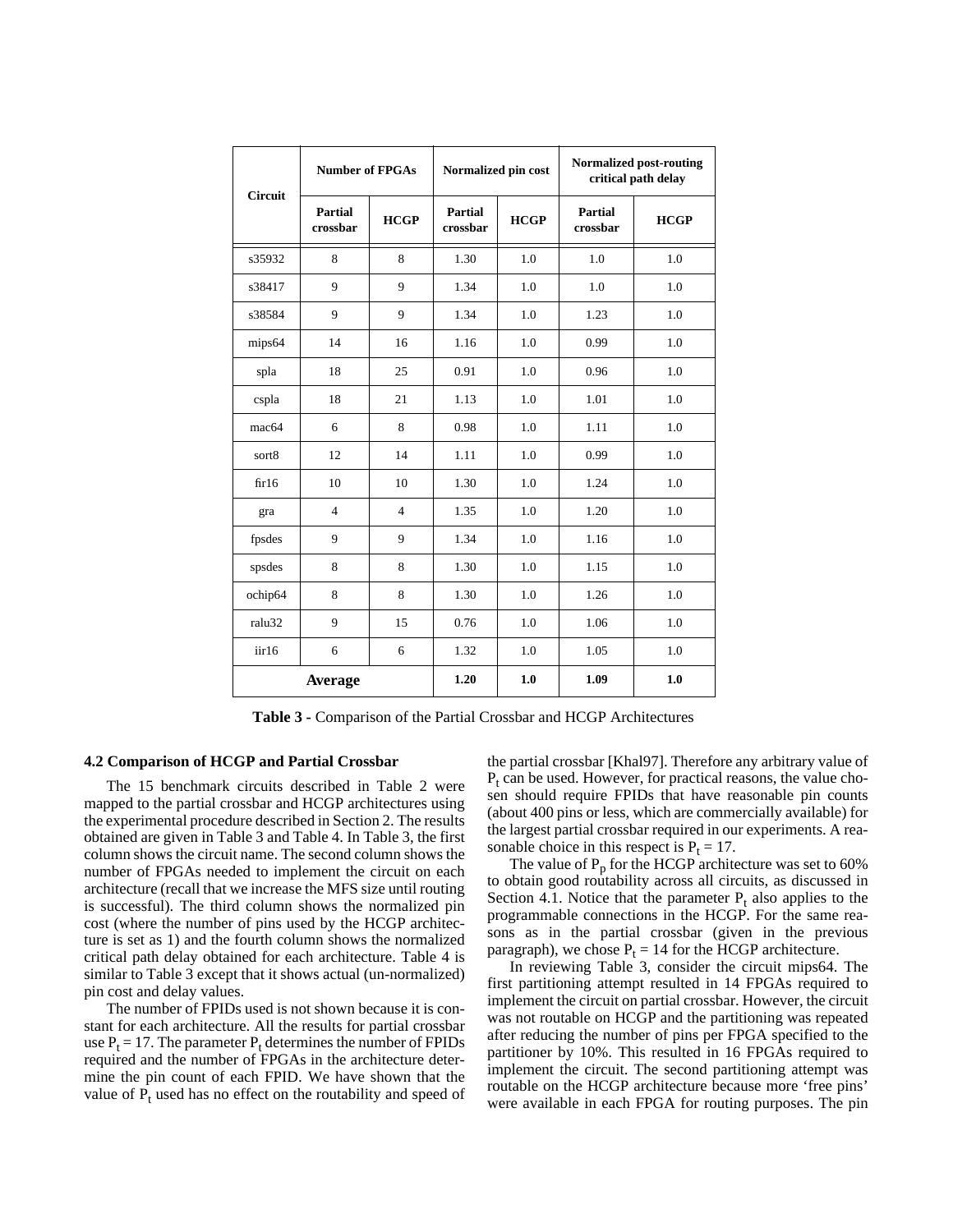| <b>Circuit</b>    | <b>Number of FPGAs</b> |                | Pin cost            |                     | Post-routing critical path<br>delay (in ns) |             |
|-------------------|------------------------|----------------|---------------------|---------------------|---------------------------------------------|-------------|
|                   | Partial<br>crossbar    | <b>HCGP</b>    | Partial<br>crossbar | <b>HCGP</b>         | Partial<br>crossbar                         | <b>HCGP</b> |
| s35932            | 8                      | 8              | 2992                | 2296                | 57.4                                        | 57.4        |
| s38417            | 9                      | 9              | 3366                | 2520                | 94.6                                        | 94.6        |
| s38584            | 9                      | 9              | 3366                | 2520                | 139.4                                       | 113.4       |
| mips64            | 14                     | 16             | 5236                | 4528                | 461.9                                       | 467.5       |
| spla              | 18                     | 25             | 6732                | 7400                | 196.3                                       | 203.9       |
| cspla             | 18                     | 21             | 6732                | 5964                | 192.5                                       | 191.2       |
| mac <sub>64</sub> | 6                      | 8              | 2244                | 2296                | 622.9                                       | 563         |
| sort8             | 12                     | 14             | 4488                | 4046                | 532.8                                       | 538.3       |
| fir16             | 10                     | 10             | 3740                | 2870                | 238                                         | 192.7       |
| gra               | $\overline{4}$         | $\overline{4}$ | 1496                | 1112                | 70                                          | 58.5        |
| fpsdes            | 9                      | 9              | 3366                | 2520                | 226.5                                       | 195.4       |
| spsdes            | 8                      | 8              | 2992                | 2296                | 248.8                                       | 216.2       |
| ochip64           | 8                      | 8              | 2992                | 2296                | 63.2                                        | 50.1        |
| ralu32            | 9                      | 15             | 3366                | 4410                | 316.8                                       | 298         |
| iir16             | 6                      | 6              | 2244                | 1704                | 160.2                                       | 152.8       |
|                   |                        |                | <b>Total: 55352</b> | <b>Total: 48778</b> | Avg.: 241.42                                | Avg.: 226.2 |

**Table 4 -** Actual Pin Cost and Delay Values for the Partial Crossbar and HCGP Architectures

cost for the partial crossbar was still more than that for HCGP because it uses many more programmable connections, and hence more FPID pins. A partial crossbar always requires one FPID pin for every FPGA pin; the HCGP architecture requires a lower ratio.

Inspecting Table 3, we can make several observations. First, the partial crossbar needs 20% more pins on average, and as much as 35% more pins compared to the HCGP architecture. Clearly, the HCGP architecture is superior to the partial crossbar architecture in terms of the pin cost metric. This is because the HCGP exploits direct connections between FPGAs to save FPID pins that would have been needed to route certain nets in partial crossbar. However, for routability purposes, the HCGP needs some free pins in each FPGA and may require repeated partitioning attempts for some circuits.

Table 3 also shows that the typical circuit delay is lower with the HCGP architecture: the HCGP gives significantly less delay for six circuits compared to the partial crossbar and about the same delay for the rest of the circuits. The reason is that the HCGP utilizes fast and direct connections between

FPGAs, whenever possible. From the delay values in Table 1, we can show that the interconnection delay is much smaller (12.6 ns) if we use direct connections between FPGAs compared to the delay value (25.6 ns) when connecting two FPGAs through an FPID. Another interesting observation is that even for the circuits where the HCGP needs more FPGAs compared to the partial crossbar, it still gives comparable delay value. This clearly demonstrates that the HCGP architecture is inherently faster due to the nature of its topology. It gives significant speed up even though we have not yet employed timing driven inter-FPGA routing.

Table 4 shows the actual pin cost and delay values obtained for the partial crossbar and HCGP architectures. It is interesting that the estimated clock speeds for the partial crossbar architecture range from 17.4 MHz for the *s35932* circuit to 1.61 MHz the *mac64* circuit. This range is representative of the clock rates expected in MFSs [Quic96].

## **5 Conclusions and Future Work**

In this paper we presented the Hybrid Complete-Graph and Partial-Crossbar (HCGP), a new routing architecture for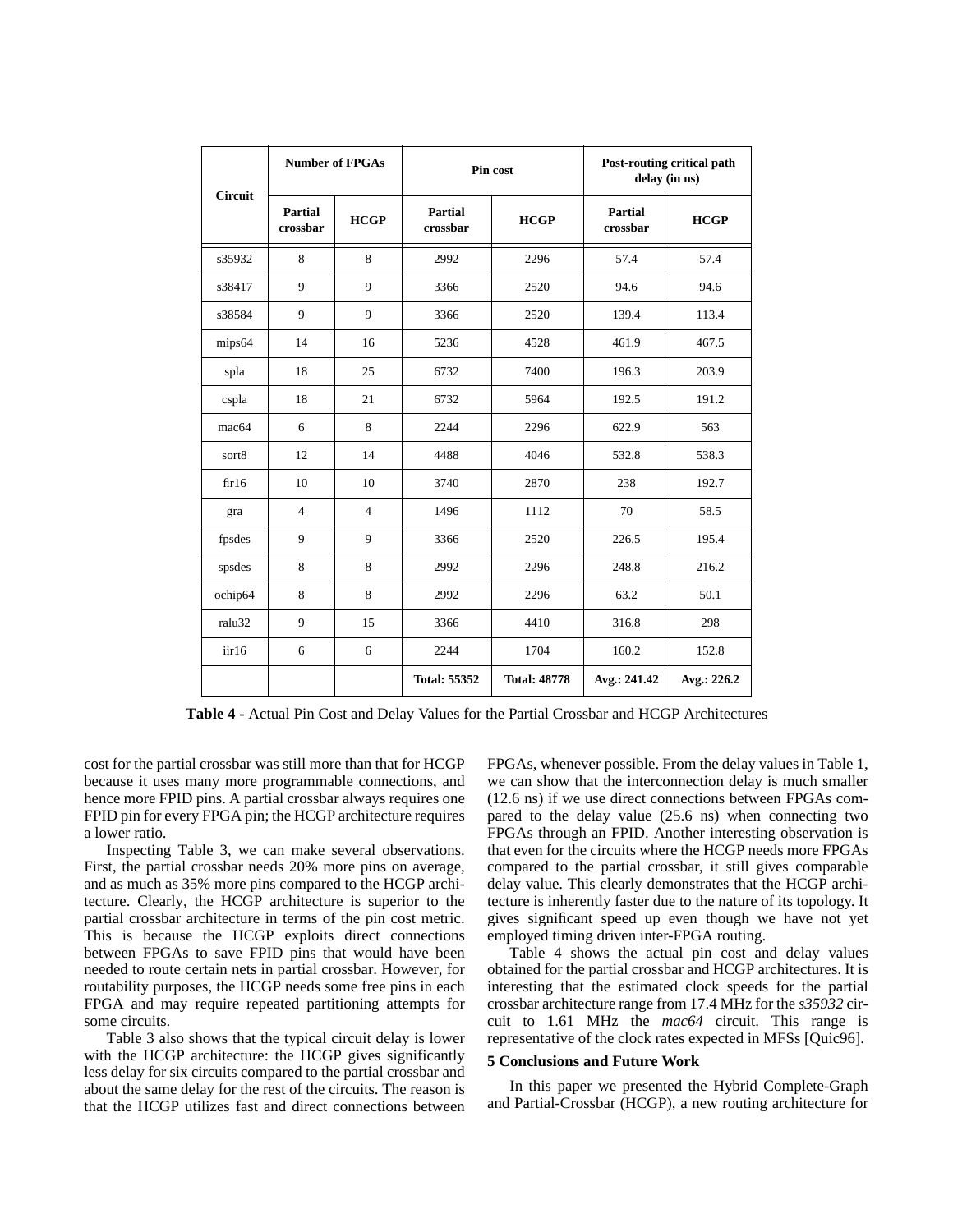multi-FPGA systems. Using an experimental approach, we evaluated and compared this architecture to the partial crossbar architecture and showed that it is superior in terms of pin cost and speed. To our knowledge, this is the first architectural study of board-level MFSs that considers post-routing critical path delay when evaluating the speed performance of different architectures.

We explored a key parameter,  $P_p$ , associated with the HCGP architecture and determined its best value (60%) for obtaining good routability for a variety of circuits.

We believe that the HCGP architecture would give even better results if we use better mapping (CAD) tools for partitioning and inter-FPGA routing. First, a timing driven router that routed all or most of the nets on the critical paths using fast and direct connections would lead to larger reductions in the critical path delay. Second, a routabilty driven partitioner, similar to the one used in [Kim96], would result in further reduced pin cost by making circuits routable for even lower values of  $P_p$  (say 40%).

The HCGP architecture is suitable for single board MFSs using a maximum of about 20 FPGAs. As FPGA logic and pin capacities continue to rise, it makes sense to use single board systems using a few high capacity FPGAs to avoid the problems associated with using high pin count connectors for multi-board systems [Lewi97]. For applications where hundreds of FPGAs are needed, like logic emulation, we could use 'clusters' of HCGPs interconnected using a hierarchical partial crossbar scheme [Butt92]. The hardwired connections, within each cluster and between different clusters, would still help in reducing the overall pin cost. Determining the  $P_p$  value suitable for such hierarchical architectures is an open research problem. We will need extremely large benchmark circuits and appropriate CAD tools to explore hierarchical architectures.

#### **Acknowledgments**

The authors would like to thank Dave Galloway for his help with the partitioning tool and Jason Anderson for his help in synthesizing the benchmark circuits. This research was supported by the Information Technology Research Center (ITRC) of Ontario and MICRONET.

#### **References**

- [Alte94] Altera Corporation, Reconfigurable Interconnect Peripheral Processor (RIPP10) Users Manual, Version 1.0, 1994.
- [Apti96] Aptix Corporation, Product brief: The System Explorer MP4, 1996. Available on Aptix Web site: http://www.aptix.com.
- [Arno92] J. M. Arnold, D. A. Buell, and E. G. Davis, "Splash 2," Proceedings of 4th Annual ACM Symposium on Parallel Algorithms and Architectures, pp. 316-322, 1992.
- [Brow92] S. Brown, R. Francis, J. Rose, and Z. Vranesic, Field Programmable Gate Arrays, Kluwer Academic Publishers, 1992.
- [Butt92] M. Butts, J. Batcheller, and J. Varghese, "An Efficient Logic Emulation System," Proceedings of IEEE International Conference on Computer Design, pp. 138-141, 1992.
- [Cass93] S. Casselman, "Virtual Computing and The Virtual

Computer," Proceedings of IEEE Workshop on FPGAs for Custom Computing Machines, pp. 43-48, 1993.

- [Chan93] P. K. Chan, M. D. F. Schlag, "Architectural Tradeoffs in Field-Programmable-Device-Based Computing Systems," Proceedings of IEEE Workshop on FPGAs for Custom Computing Machines, pp. 152- 161, 1993.
- [Dray95] T. H. Drayer, W. E. King, J. G. Tront, and R. W. Conners, "MORRPH: A Modular and Reprogrammable Real-time Processing Hardware," Proceedings of IEEE Symposium on FPGAs for Custom Computing Machines, pp. 11-19, 1995.
- [Exem94] Exemplar Logic, VHDL Synthesis Reference Manual, 1994.
- [Fidu82] C. M. Fiduccia, and R. M. Mattheyses, "A Linear-Time Heuristic for Improved Network Partitions", Proc. of 19th ACM/IEEE Design Automation Conference, pp. 241-247, 1982.
- [FCCM] Proceedings of IEEE Workshops/Symposia on FPGAs for Custom Computing Machines, 1992 to 1996.
- [Gall94] D. Galloway, D. Karchmer, P. Chow, D. Lewis, and J. Rose, "The Transmogrifier: The University of Toronto Field-Programmable System", CSRI Technical Report (CSRI-306), CSRI, University of Toronto, 1994.
- [Gall95] D. Galloway, "The Transmogrifier C Hardware Description Language and Compiler for FPGAs," Proceedings of IEEE Symposium on FPGAs for Custom Computing Machines, pp. 136-144, 1995.
- [Hauc94] S. Hauck, G. Boriello, C. Ebeling, "Mesh Routing Topologies for FPGA Arrays", Proceedings of FPGA'94, 1994.
- [Hutt96] M. Hutton, J.P. Grossman, J. Rose and D. Corneil, "Characterization and Parameterized Random Generation of Digital Circuits," Proc.of the Design Automation Conference, pp. 94-99, 1996.
- [Icub97] I-Cube, Inc., The IQX Family Data Sheet, May 1997. Available at: www.icube.com.
- [Icub94] I-Cube, Inc., "Using FPID Devices in FPGA-based Prototyping," Application note, Part number:D-22- 002, February 1994.
- [Joup87] Norman P. Jouppi, "Timing Analysis and Performance Improvement of MOS VLSI Designs," IEEE Trans. on CAD, vol. CAD-6, no. 4, pp. 650-665, July 1987.
- [Khal95] M. A. S. Khalid and J. Rose, "The Effect of Fixed I/ O Pin Positioning on The Routability and Speed of FPGAs," Proceedings of The Third Canadian Workshop on Field-Programmable Devices (FPD'95), pp. 92-104, 1995.
- [Khal97] M. A. S. Khalid and J. Rose, "Experimental Evaluation of Mesh and Partial Crossbar Routing Architectures for Multi-FPGA Systems," Proceedings of the Sixth IFIP International Workshop on Logic and Architecture Synthesis (IWLAS'97), 1997.
- [Khal98] M. A. S. Khalid, Routing Architecture and Layout Synthesis for Multi-FPGA Systems, Ph.D. Thesis, University of Toronto, in progress.
- [Kim96] C. Kim, H. Shin, "A Performance-Driven Logic Emulation System: FPGA Network Design and Performance-Driven Partitioning," IEEE Trans. on CAD, vol. 15, no. 5, pp. 560-568, May 1996.
- [Knap96] D. W. Knapp, Behavioral Synthesis: Digital System Design Using the Synopsys Behavioral Compiler, Prentice Hall PTR, 1996.